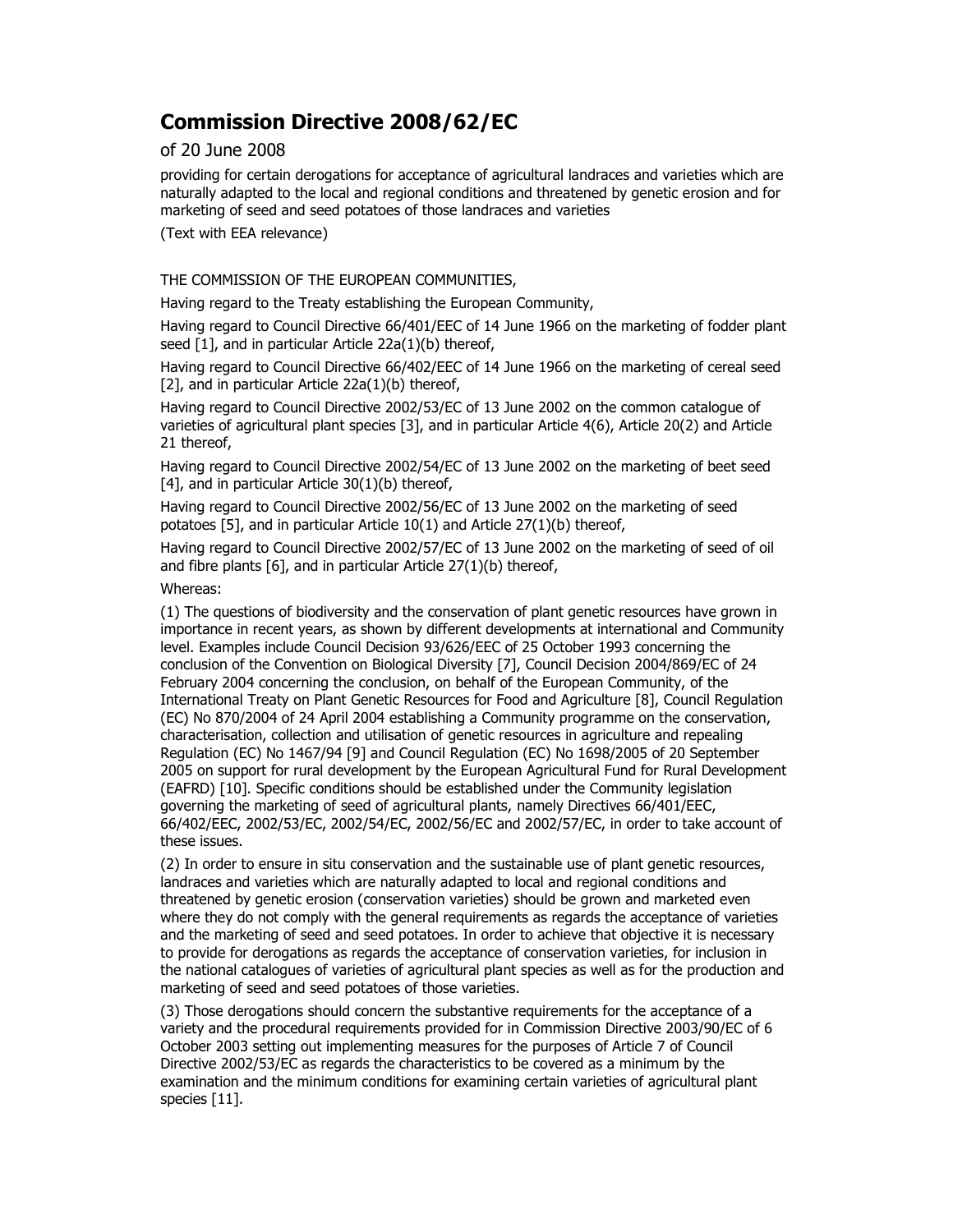(4) Member States should, in particular, be authorised to adopt their own provisions as regards distinctness, stability and uniformity. These provisions should, as regards distinctness and stability, at least be based on the characteristics listed in the technical questionnaire to be completed by the applicant in connection with the application for the variety acceptance as referred to in Annexes I and II to Directive 2003/90/EC. Where uniformity is established on the basis of off-types, the provisions should be based on defined standards.

(5) The procedural requirements should be provided for under which a variety may be accepted without official examination. Furthermore, as regards the denomination, it is necessary to provide for certain derogations from the requirements laid down in Directive 2002/53/EC and Commission Regulation (EC) No 930/2000 of 4 May 2000 establishing implementing rules as to the suitability of the denominations of varieties of agricultural plant species and vegetable species [12].

(6) As regards the production and marketing of seed and seed potatoes of conservation varieties, a derogation from official certification should be provided for.

(7) To ensure that the marketing of seed and seed potatoes of conservation varieties takes place in the context of the conservation of plant genetic resources, restrictions should be provided for, in particular regarding the region of origin. In order to contribute to the conservation in situ and to the sustainable use of those varieties, Member States should have the possibility to approve additional regions where seed exceeding the quantities necessary to ensure the conservation of the variety concerned in its region of origin may be marketed provided that those additional regions are comparable as regards natural and semi-natural habitats. To ensure that the link with the region of origin is preserved, this should not apply where a Member State has approved additional regions of production.

(8) Maximum quantities should be fixed for the marketing of each conservation variety within one species and a total quantity for all conservation varieties within one species together. To make sure that these quantities are respected, Member States should require producers to notify the quantities of conservation varieties they intend to produce and should allocate the quantities to producers.

(9) The traceability of seed and seed potatoes should be ensured through appropriate sealing and labelling requirements.

(10) To ensure that the rules provided for in this Directive are correctly applied, seed crops should be monitored, seed should be tested and official post control carried out. Amounts of seed of conservation varieties placed on the market should be reported by the suppliers to the Member States and by the Member States to the Commission.

(11) After three years the Commission should assess whether the measures provided for in this Directive, in particular the provisions concerning quantitative restrictions, are effective.

(12) The measures provided for in this Directive are in accordance with the opinion of the Standing Committee on Seeds and Propagating Material for Agriculture, Horticulture and Forestry,

HAS ADOPTED THIS DIRECTIVE:

CHAPTER I

SUBJECT MATTER AND DEFINITIONS

Article 1

Subject matter

1. As regards the agricultural species covered by Directives 66/401/EEC, 66/402/EEC, 2002/54/EC, 2002/56/EC and 2002/57/EC, this Directive lays down certain derogations in relation to the conservation in situ and the sustainable use of plant genetic resources through growing and marketing:

(a) for acceptance for inclusion in the national catalogues of varieties of agricultural plant species, as provided for in Directive 2002/53/EC, of landraces and varieties which are naturally adapted to the local and regional conditions and threatened by genetic erosion;

(b) for the marketing of seed and seed potatoes of such landraces and varieties.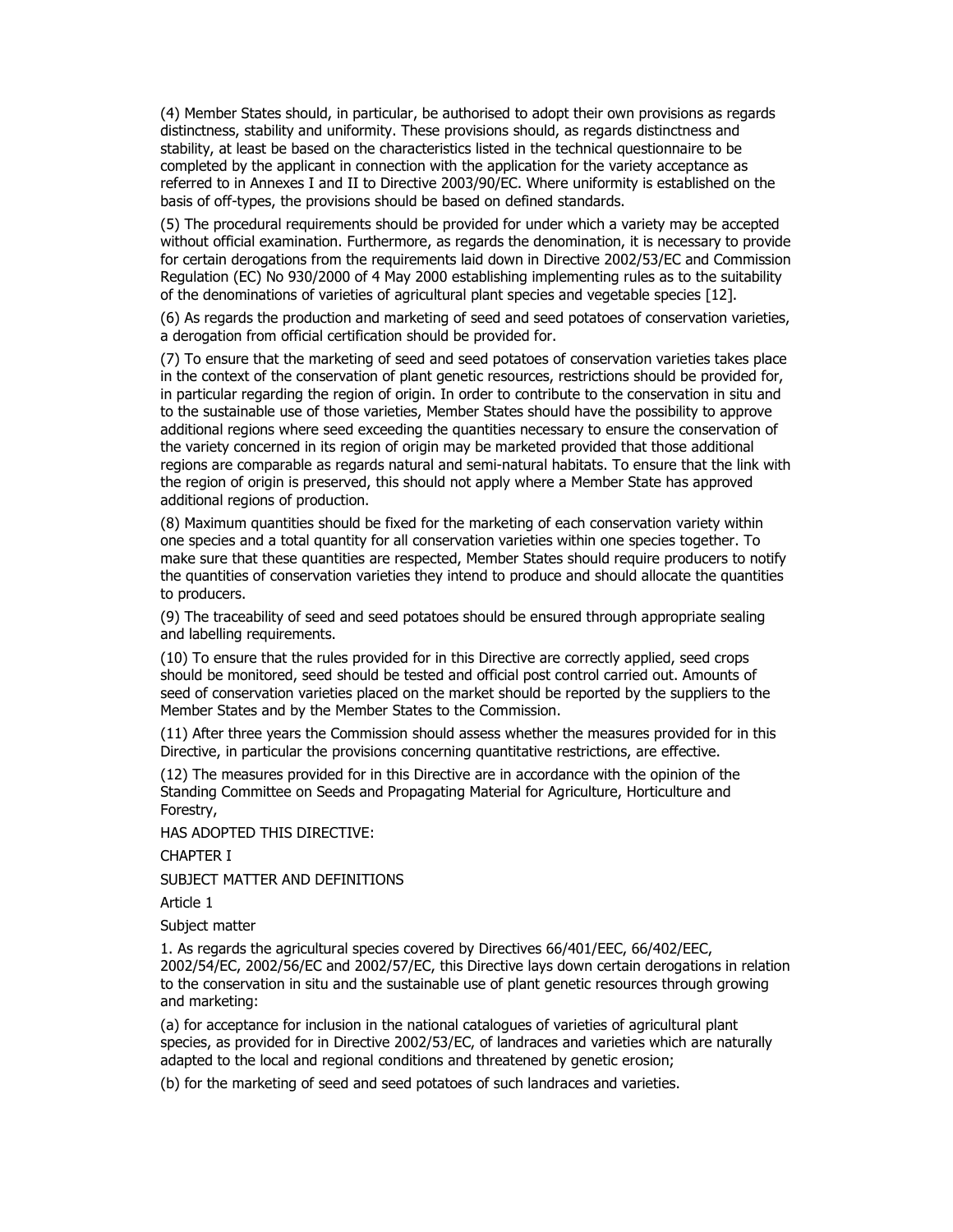2. Unless otherwise provided in this Directive, Directives 66/401/EEC, 66/402/EEC, 2002/53/EC, 2002/54/EC, 2002/56/EC and 2002/57/EC shall apply.

Article 2

**Definitions** 

For the purposes of this Directive the following definitions shall apply:

(a) "conservation in situ" means the conservation of genetic material in its natural surroundings and, in the case of cultivated plant species, in the farmed environment where they have developed their distinctive properties;

(b) "genetic erosion" means loss of genetic diversity between and within populations or varieties of the same species over time, or reduction of the genetic basis of a species due to human intervention or environmental change;

(c) "landrace" means a set of populations or clones of a plant species which are naturally adapted to the environmental conditions of their region;

(d) "seed" means seed and seed potatoes, unless seed potatoes are expressly excluded. CHAPTER II

ACCEPTANCE OF CONSERVATION VARIETIES

Article 3

Conservation variety

Member States may accept in the national catalogues of varieties of agricultural plant species the landraces and varieties referred to in Article 1(1)(a) subject to the requirements provided for in Articles 4 and 5. Such landraces or varieties shall be referred to in the common catalogue of varieties of agricultural plant species as "conservation varieties".

Article 4

Substantive requirements

1. In order to be accepted as a conservation variety, a landrace or variety referred to in Article 1(1)(a) shall present an interest for the conservation of plant genetic resources.

2. By way of derogation from Article 1(2) of Directive 2003/90/EC, Member States may adopt their own provisions as regards distinctness, stability and uniformity of conservation varieties.

In such cases Member States shall ensure that for distinctness and stability at least the characteristics shall apply which are referred to in:

(a) the technical questionnaires associated with the test protocols of the Community Plant Variety Office (CPVO) listed in Annex I to Directive 2003/90/EC, which applies to those species, or

(b) the technical questionnaires of the guidelines of the International Union for the Protection of New Varieties of Plants (UPOV) listed in Annex II to Directive 2003/90/EC, which applies to those species.

For the assessment of uniformity, Directive 2003/90/EC shall apply.

However, if the uniformity level is established on the basis of off-types, a population standard of 10 % and an acceptance probability of at least 90 % shall be applied.

Article 5

Procedural requirements

By way of derogation from the first sentence of Article 7(1) of Directive 2002/53/EC, no official examination shall be required if the following information is sufficient for the decision on the acceptance of the conservation varieties:

(a) the description of the conservation variety and its denomination;

(b) the results of unofficial tests;

(c) knowledge gained from practical experience during cultivation, reproduction and use, as notified by the applicant to the Member State concerned;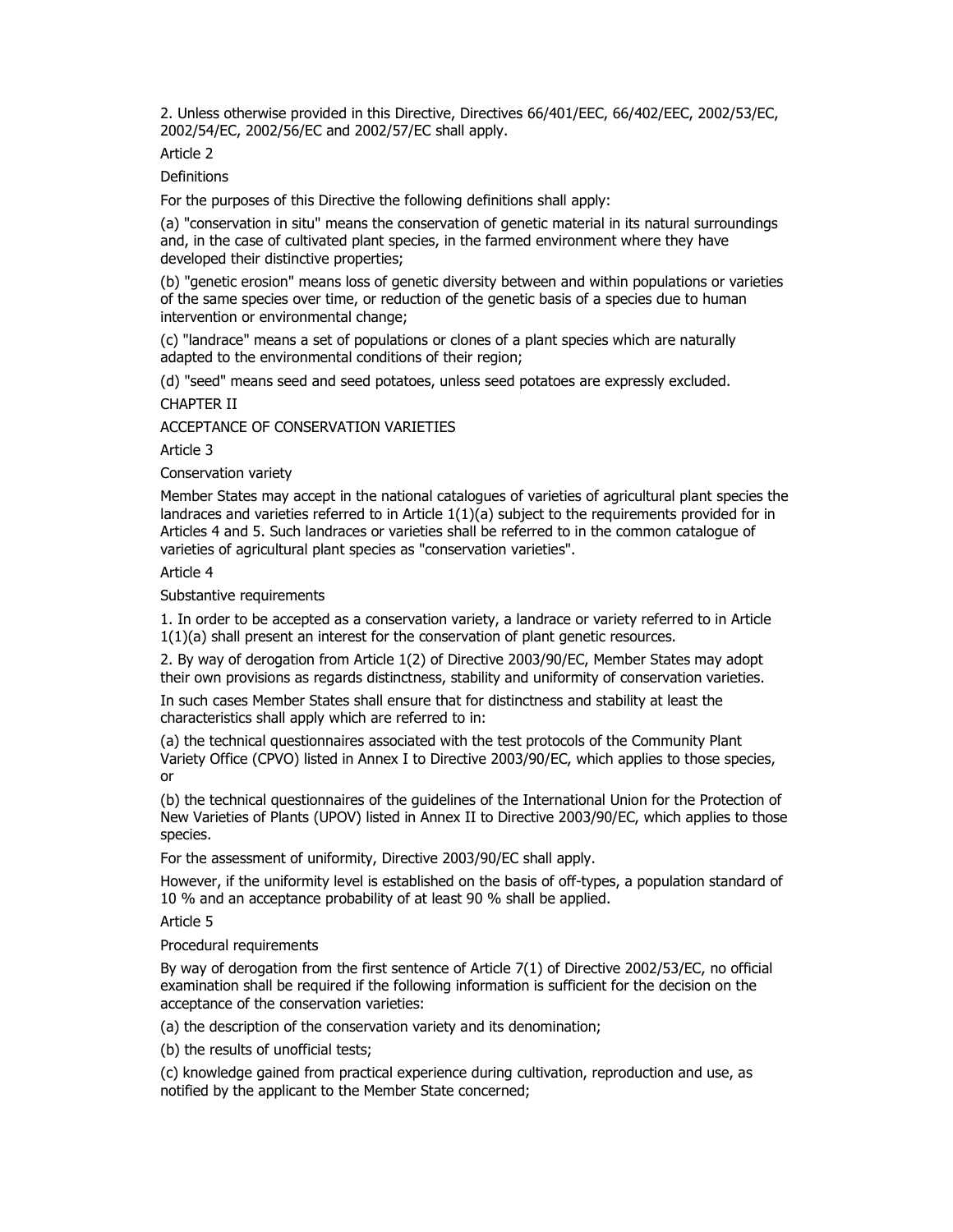(d) other information, in particular from the plant genetic resource authorities or from organisations recognised for this purpose by the Member States.

Article 6

Exclusion of acceptance

A conservation variety shall not be accepted for inclusion in the national catalogues of varieties if:

(a) it is already listed in the common catalogue of varieties of agricultural plant species as a variety other than a conservation variety, or it was deleted from the common catalogue within the last two years, or within the last two years from the expiry of the period granted under Article 15(2) of Directive 2002/53/EC, or

(b) it is protected by a Community plant variety right as provided for in Council Regulation (EC) No 2100/94 [13], or by a national plant variety right, or an application for such a right is pending.

Article 7

Denomination

1. With respect to denominations of conservation varieties which were known before 25 May 2000, Member States may permit derogations from Regulation (EC) No 930/2000, except where such derogations would violate prior rights of a third party which is protected under Article 2 of that Regulation.

2. Notwithstanding Article 9(2) of Directive 2002/53/EC, Member States may accept more than one name for a variety if the names concerned are historically known.

Article 8

Region of origin

1. When a Member State accepts a conservation variety, it shall identify the region or regions in which the variety has historically been grown and to which it is naturally adapted, hereinafter "region of origin". It shall take into account information from plant genetic resource authorities or from organisations recognised for that purpose by the Member States.

Where the region of origin is located in more than one Member States, it shall be identified by all Member States concerned by common accord.

2. The Member State or Member States performing the identification of the region of origin shall notify the identified region to the Commission.

Article 9

Maintenance

Member States shall ensure that a conservation variety must be maintained in its region of origin.

CHAPTER III

SEED PRODUCTION AND MARKETING

Article 10

Certification

1. By way of derogation from the certification requirements provided for in Article 3(1) of Directive 66/401/EEC, Article 3(1) of Directive 66/402/EEC, Article 3(1) of Directive 2002/54/EC, Article 3(1) of Directive 2002/56/EC and Article 3(1) of Directive 2002/57/EC, Member States may provide that seed of a conservation variety may be placed on the market if it complies with paragraphs 2, 3 and 4 of this Article.

2. The seed shall descend from seed produced according to well defined practices for maintenance of the variety.

3. The seed, except seed of Oryza sativa, shall comply with the requirements for certification of certified seed provided for in Directives 66/401/EEC, 66/402/EEC, 2002/54/EC, 2002/56/EC and 2002/57/EC, with the exception of the requirements in respect of minimum varietal purity and the requirements concerning official examination or examination under official supervision.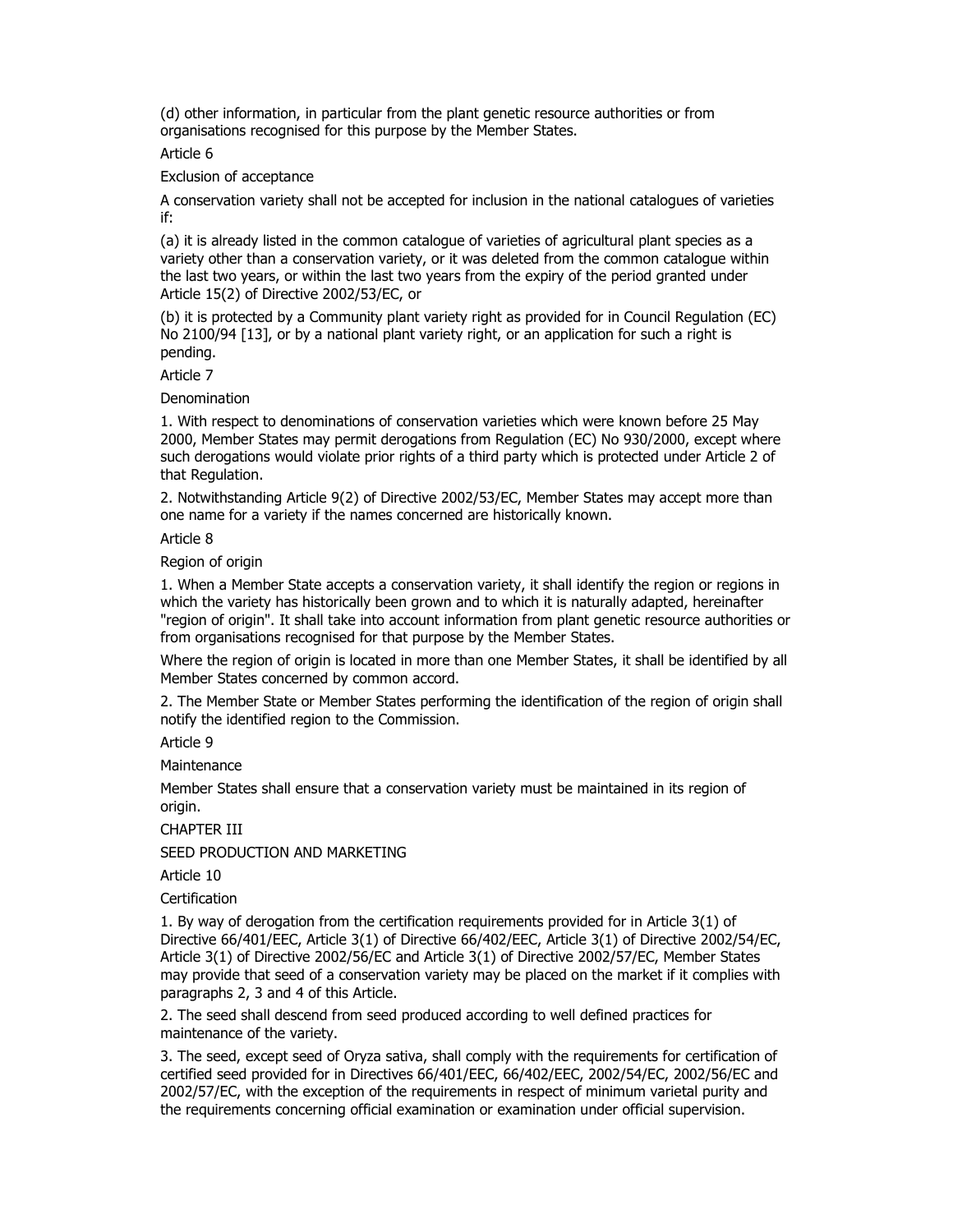Seed of Oryza sativa shall comply with the requirements for certification of "certified seed, second generation" provided for in Directive 66/402/EEC, with the exception of the requirements in respect of minimum varietal purity and the requirements concerning official examination or examination under official supervision.

The seed shall have sufficient varietal purity.

4. As regards seed potatoes, Member States may provide that Article 10 of Directive 2002/56/EC concerning the size shall not apply.

Article 11

Region of seed production

1. Member States shall ensure that seed of a conservation variety may only be produced in the region of origin.

If the conditions for certification provided for in Article 10(3) cannot be fulfilled in that region, due to a specific environmental problem, Member States may approve additional regions for seed production taking into account information from plant genetic resource authorities or from organisations recognised for this purpose by the Member States. However, seed produced in those additional regions may be used exclusively in the regions of origin.

2. Member States shall notify to the Commission and to the other Member States the additional regions which they intend to approve for seed production pursuant to paragraph 1.

The Commission and the other Member States may, within 20 working days from receipt of those notifications, request the matter to be referred to the Standing Committee on Seeds and Propagating Material for Agriculture, Horticulture and Forestry. A decision shall be taken in accordance with Article 22a(1)(b) of Directive 66/401/EEC, Article 22a(1)(b) of Directive 66/402/EEC, Article 4(6), Article 20(2) and Article 21 of Directive 2002/53/EC, Article 30(1)(b) of Directive 2002/54/EC, Article 10(1) and Article 27(1)(b) of Directive 2002/56/EC and Article 27(1)(b) of Directive 2002/57/EC, as appropriate,to lay down, if necessary, restrictions or conditions for the designation of such regions.

If neither the Commission nor other Member States make a request under the second subparagraph, the Member State in question may approve the additional regions for seed production as notified.

Article 12

Seed testing

1. Member States shall ensure that tests are carried out to check that seed of conservation varieties complies with the certification requirements provided for in Article 10(3).

Such tests shall be carried out in accordance with current international methods, or, where such methods do not exist, in accordance with any appropriate methods.

2. For the tests referred to in paragraph 1, Member States shall ensure that samples are drawn from homogeneous lots. They shall ensure that the rules on lot weight and sample weight provided for in Article 7(2) of Directive 66/401/EEC, Article 7(2) of Directive 66/402/EEC, Article 9(2) of Directive 2002/54/EC and Article 9(2) of Directive 2002/57/EC are applied.

Article 13

Marketing conditions

1. Member States shall ensure that seed of a conservation variety may only be marketed subject to the following conditions:

(a) it has been produced in its region of origin or in a region referred to in Article 11;

(b) marketing takes place in its region of origin.

2. By way of derogation from paragraph 1(b), a Member State may approve additional regions in its own territory for the marketing of seed of a conservation variety provided that those regions are comparable to the region of origin as regards the natural and semi-natural habitats of that variety.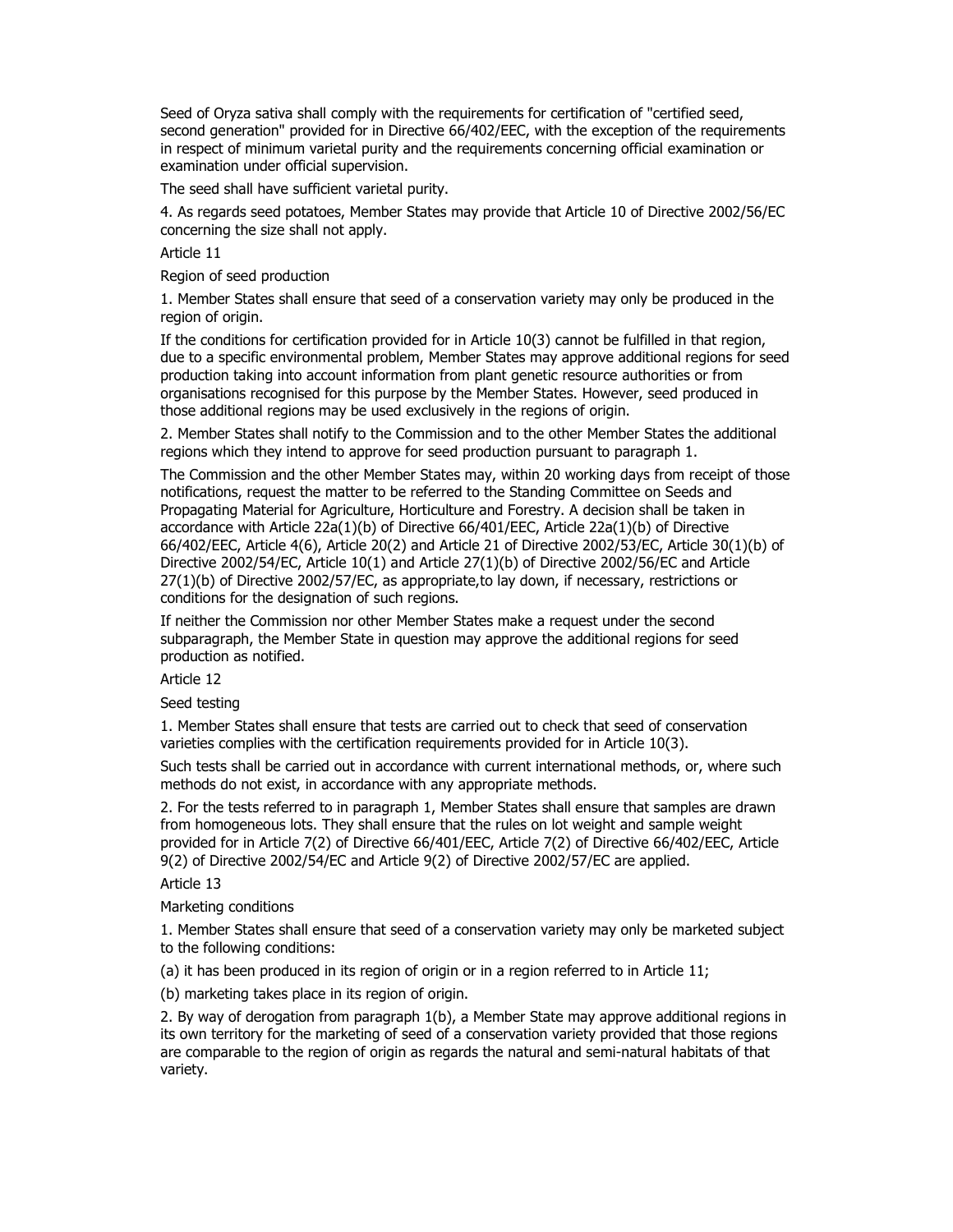Where Member States approve such additional regions, they shall ensure that the amount of seed necessary for the production of at least the quantity of seed referred to in Article 14 is reserved to conserve the variety in its region of origin.

The Member States shall inform the Commission and the other Member States of the approval of such additional regions.

3. Where a Member State approves additional regions for seed production in accordance with Article 11, it shall not use the derogation provided for in paragraph 2 of this Article.

## Article 14

#### Quantitative restrictions

Each Member State shall ensure that, for each conservation variety, the quantity of seed marketed does not exceed 0,5 % of the seed of the same species used in that Member State in one growing season, or a quantity necessary to sow 100 ha, whichever is the greater quantity. For the species Pisum sativum, Triticum spp., Hordeum vulgare, Zea mays, Solanum tuberosum, Brassica napus and Helianthus annuus, that percentage shall not exceed 0,3 %, or a quantity necessary to sow 100 ha, whichever is the greater quantity.

However, the total quantity of seed of conservation varieties marketed in each Member State shall not exceed 10 % of the seed of the species concerned used yearly in the Member State. In cases where this leads to a quantity lower than necessary to sow 100 ha, the maximum amount of seed of the species concerned used yearly in the Member State may be increased so that to reach the quantity necessary to sow 100 ha.

#### Article 15

Application of quantitative restrictions

1. Member States shall ensure that producers notify them before the beginning of each production season of the size and the location of the area for the seed production.

2. If, based on the notifications referred to in paragraph 1, the quantities laid down in Article 14 are likely to be exceeded, Member States shall allocate to each producer concerned the quantity it may market in the respective production season.

Article 16

Monitoring of seed crops

Member States shall ensure by official monitoring that the seed crops of a conservation variety comply with the provisions of this Directive, paying particular attention to the variety, locations of the seed production and quantities.

Article 17

Sealing of packages and containers

1. Member States shall ensure that seed of conservation varieties may be marketed only in closed packages or containers bearing a sealing device.

2. Seed packages and containers shall be sealed by the supplier in such a manner that they cannot be opened without damaging the sealing system or leaving evidence of tampering on the supplier's label, or on the package or container.

3. In order to ensure sealing in accordance with paragraph 2, the sealing system shall comprise at least the label or the affixing of a seal.

Article 18

Labelling

Member States shall ensure that packages or containers of seed of conservation varieties bear a supplier's label or a printed or stamped notice including the following information:

(a) the words "EC rules and standards";

(b) the name and address of the person responsible for affixing the labels or his identification mark;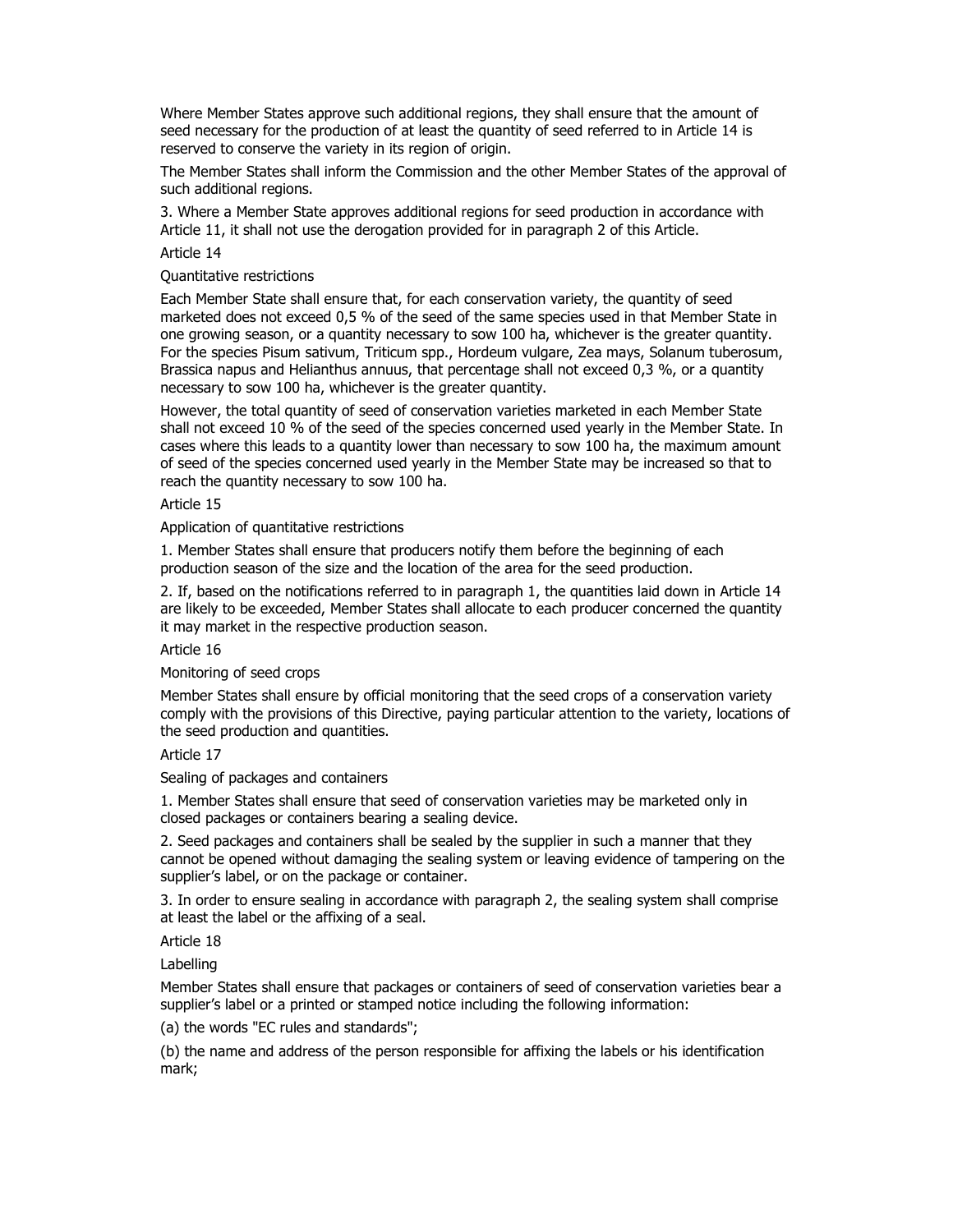(c) the year of sealing expressed as: "sealed…" (year), or, except for seed potatoes, the year of the last sampling for the purposes of the last testing of germination expressed as: "sampled…" (year);

(d) the species;

(e) the denomination of the conservation variety;

(f) the words "conservation variety";

(g) the region of origin;

(h) where the region of seed production is different from the region of origin, the indication of the region of seed production;

(i) the reference number of the lot given by the person responsible for affixing the labels;

(j) the declared net or gross weight, or, except for seed potato, declared number of seeds;

(k) where weight is indicated and granulated pesticides, pelleting substances or other solid additives are used, the nature of the chemical treatment or additive and the approximate ratio between the weight of clusters of pure seeds and the total weight, except for seed potatoes.

Article 19

Official post control

The Member States shall ensure that seed is subject to official post control by random inspections to verify its varietal identity and varietal purity.

CHAPTER IV

GENERAL AND FINAL PROVISIONS

Article 20

Reporting

The Member States shall ensure that suppliers operating in their territory report for each production season the amount of seed of each conservation variety placed on the market.

The Member States shall report on request to the Commission and to the other Member States the amount of seed of each conservation variety placed on the market in their territory.

Article 21

Notification of the recognised organisations of plant genetic resources

Member States shall notify to the Commission the recognised organisations referred to in Articles 5(d), 8(1) and 11(1).

Article 22

Evaluation

By 31 December 2011 the Commission shall evaluate the implementation of Articles 4, 13(2), 14 and 15.

Article 23

**Transposition** 

1. Member States shall bring into force, by 30 June 2009 at the latest, the laws, regulations and administrative provisions necessary to comply with this Directive. They shall forthwith communicate to the Commission the text of those provisions and a correlation table between those provisions and this Directive.

When Member States adopt those provisions, they shall contain a reference to this Directive or be accompanied by such a reference on the occasion of their official publication. Member States shall determine how such reference is to be made.

2. Member States shall communicate to the Commission the text of the main provisions of national law which they adopt in the field covered by this Directive.

Article 24

Entry into force